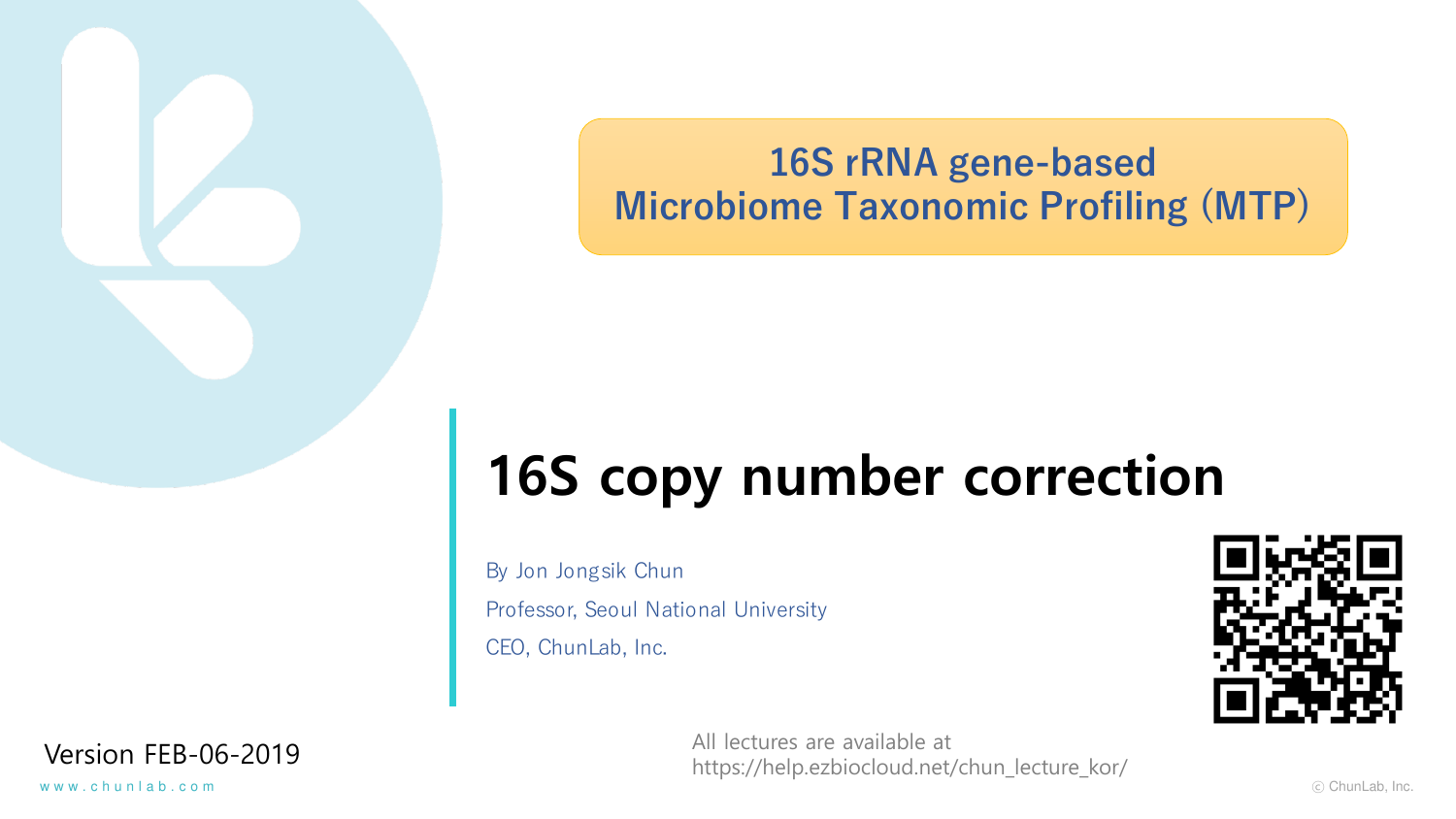

Wikipedia

# Escherichia coli

<https://www.ezbiocloud.net/genome/explore?puid=44>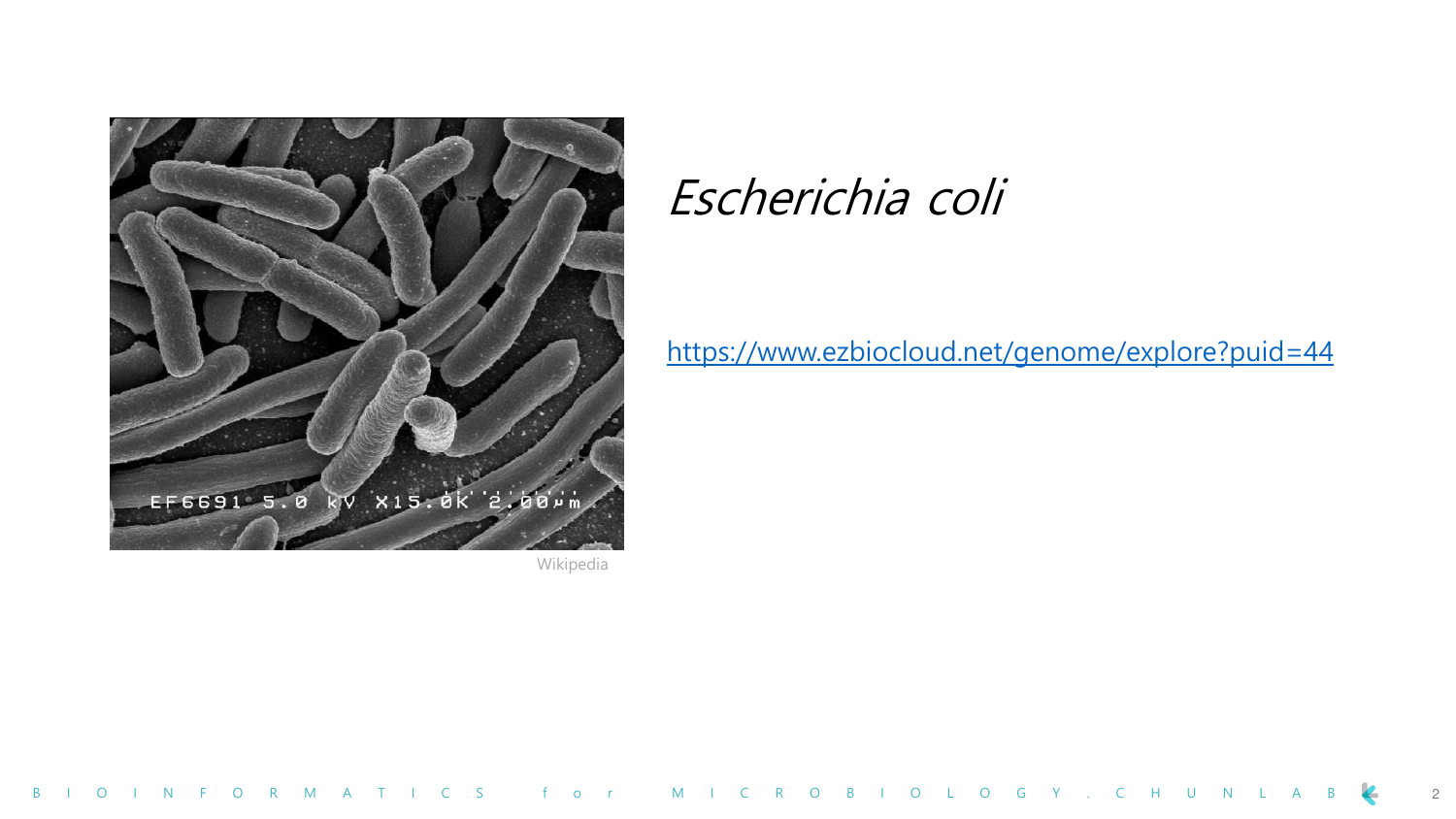### **Number of rRNA operons vs. Genome size**

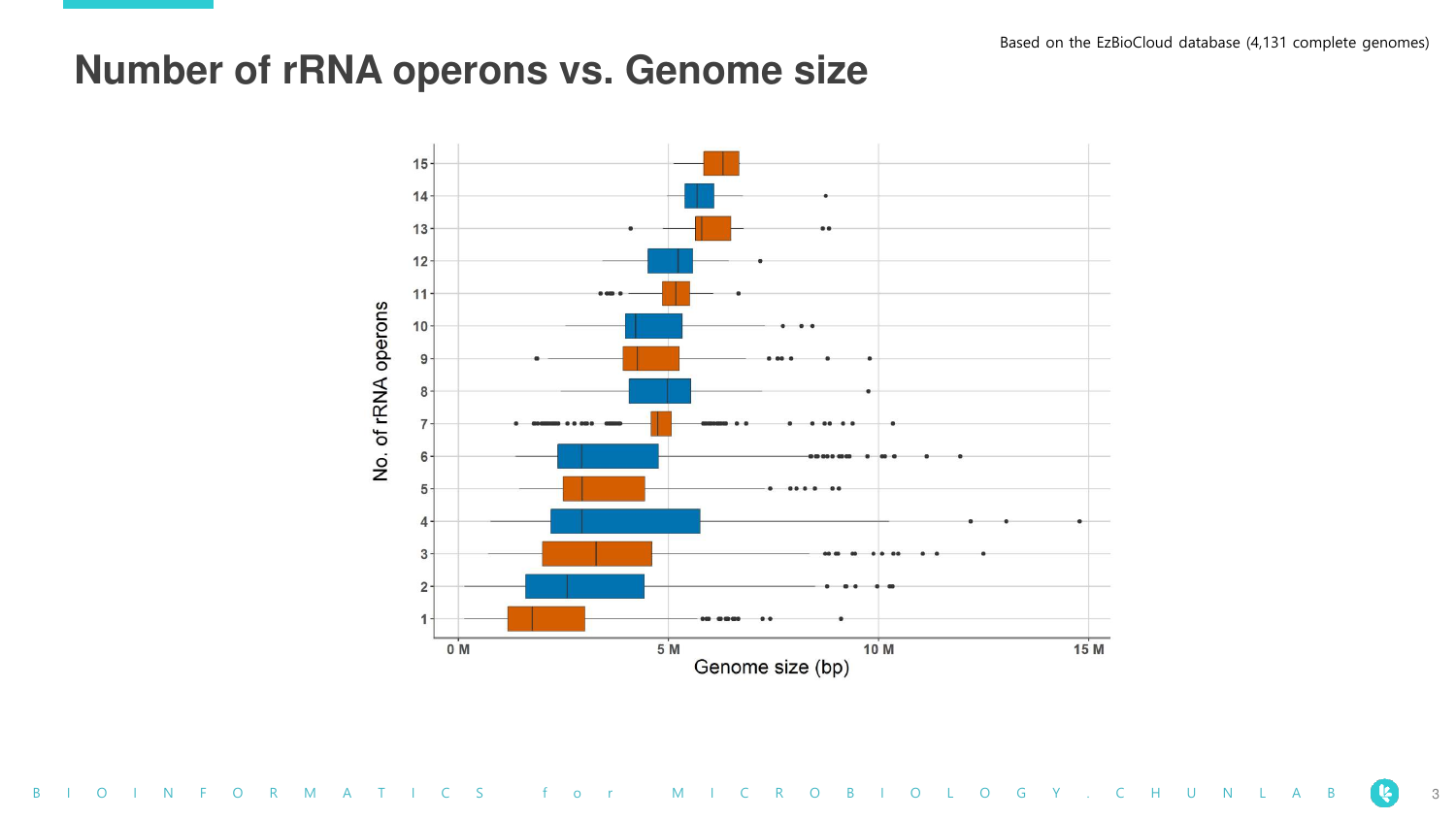### **Akkermansia muciniphila 1,000 reads**

# **1:1 ratio ?**

**Bacteroides fragilis 1,000 reads**

**16S counts = cell counts ?**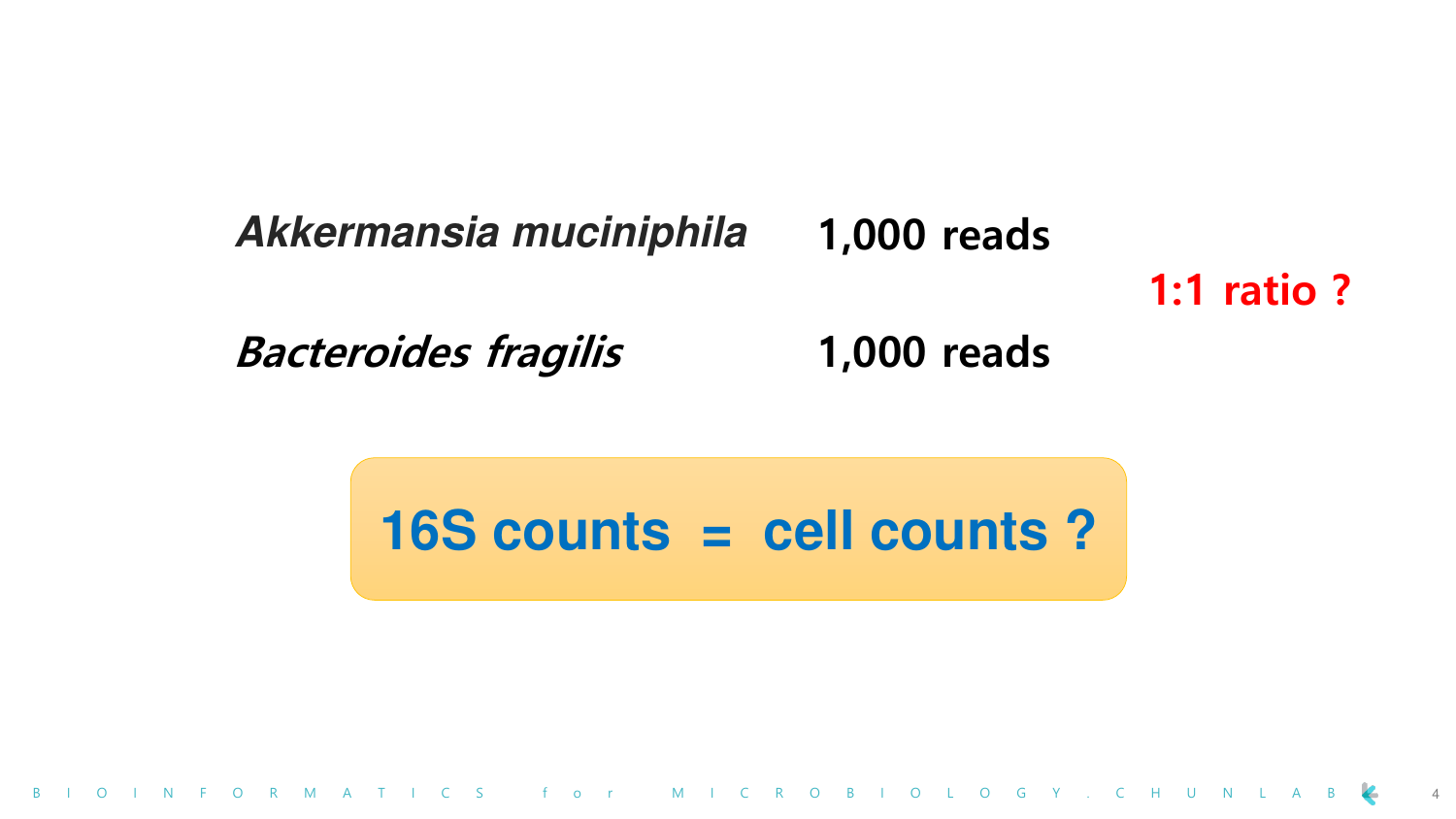**16S rRNA gene copy numbers of major gut microbiota**

**Bacteroides fragilis 6 copies Prevotella copri 4 copies Escherichia coli 7 copies Akkermansia muciniphila 3 copies Faecalibacterium prausnitzii 6 copies**

O I N F O R M A T I C S f o r M I C R O B I O L O G Y . C H U N L A

All data available from https://www.ezbiocloud.net/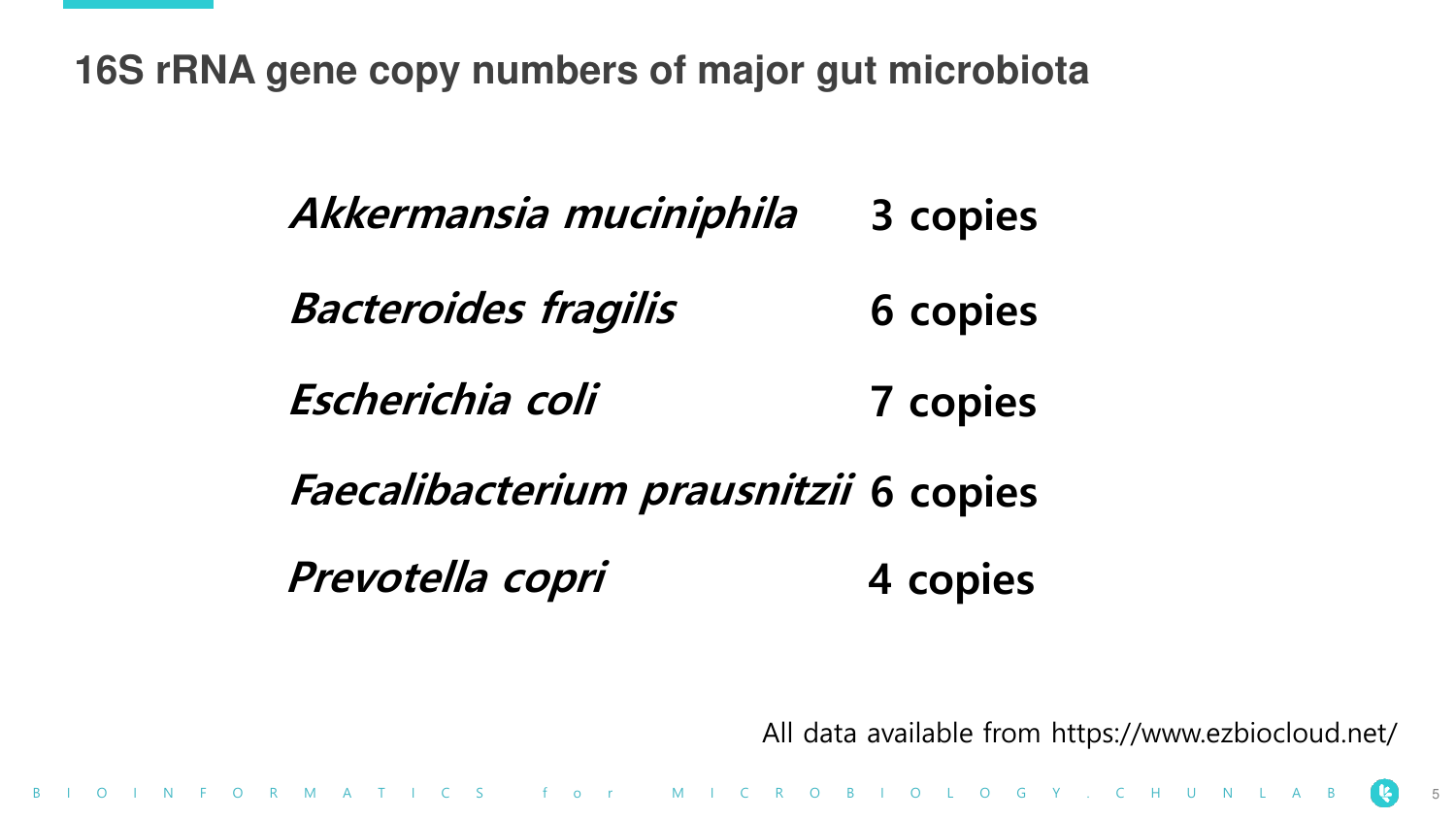### **Akkermansia muciniphila Bacteroides fragilis 1,000 reads 1,000 reads 1:1 ratio ? 3 copies 6 copies**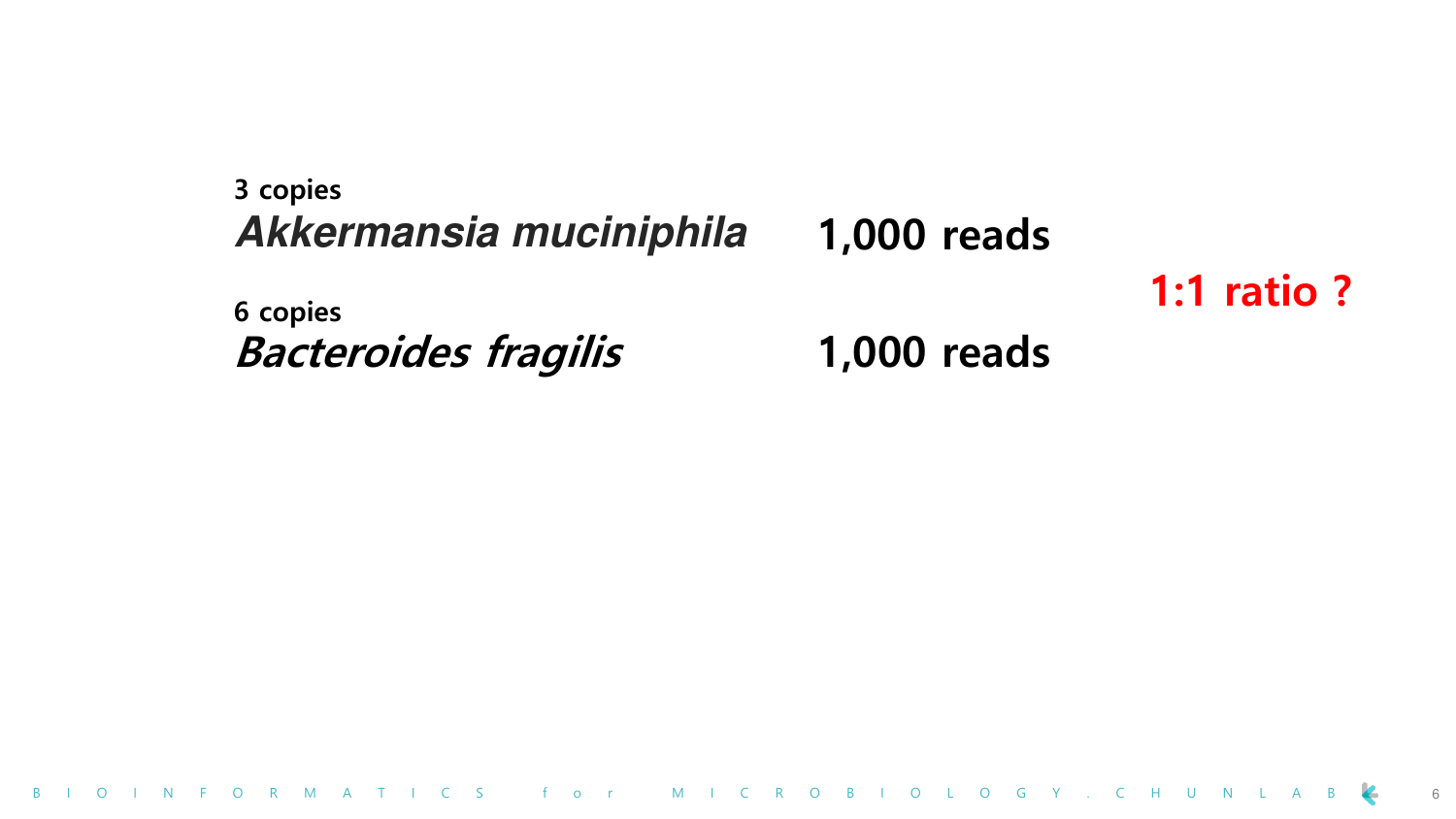### **Akkermansia muciniphila Bacteroides fragilis 1,000 reads 1,000 reads 2:1 ratio 3 copies 6 copies**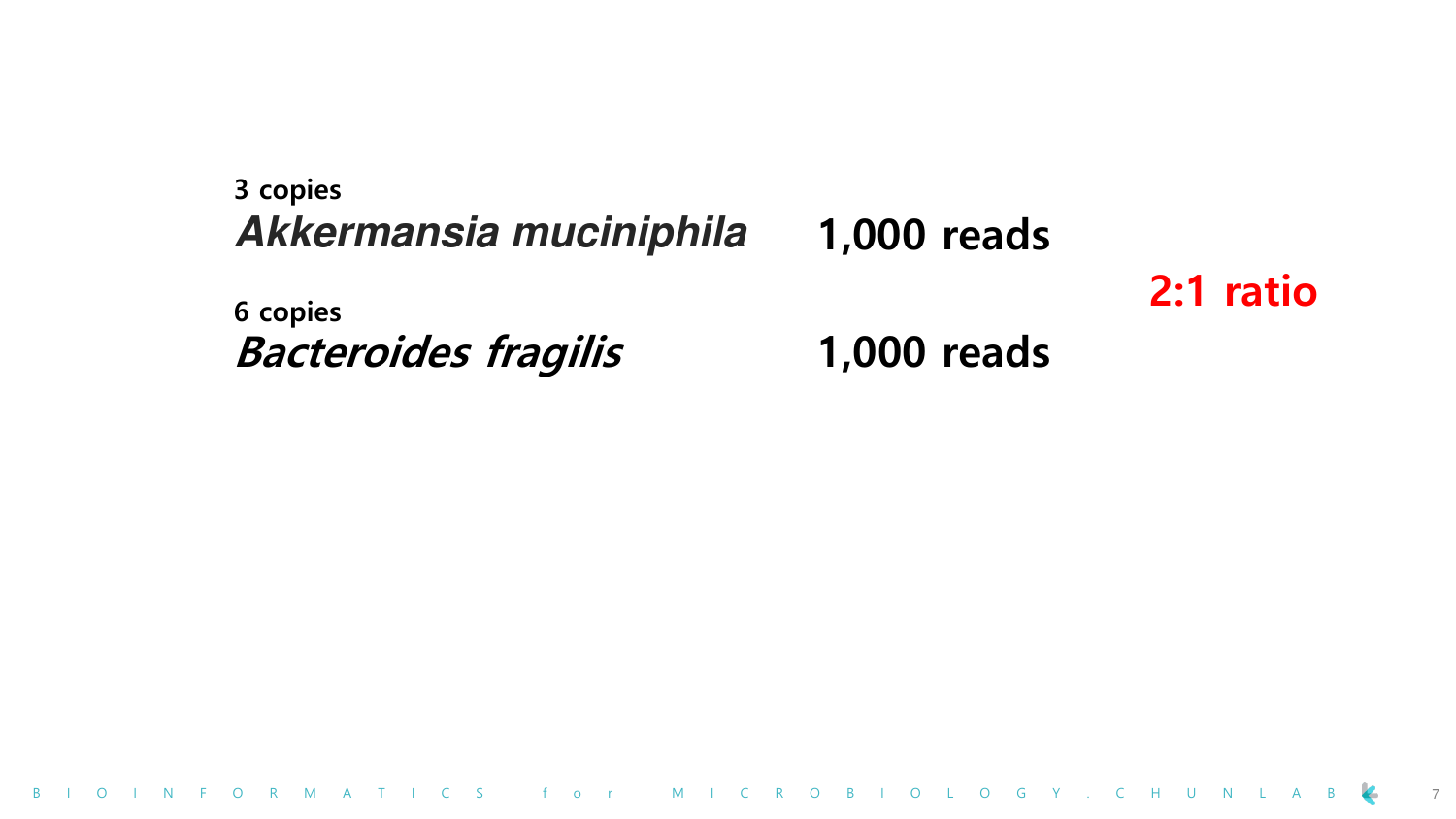### **Method for 16S copy number correction**

- **Genomes have the same 16S copy number if the strain belongs to the same species.**
- **How to obtain 16S copy number data from each species**
	- 1. From the complete genome assembly
		- » [https://www.ezbioclou](https://www.ezbiocloud.net/genome/explore?puid=648)d.net/genome/explore?puid=648
	- 2. Using sequencing depth of 16S gene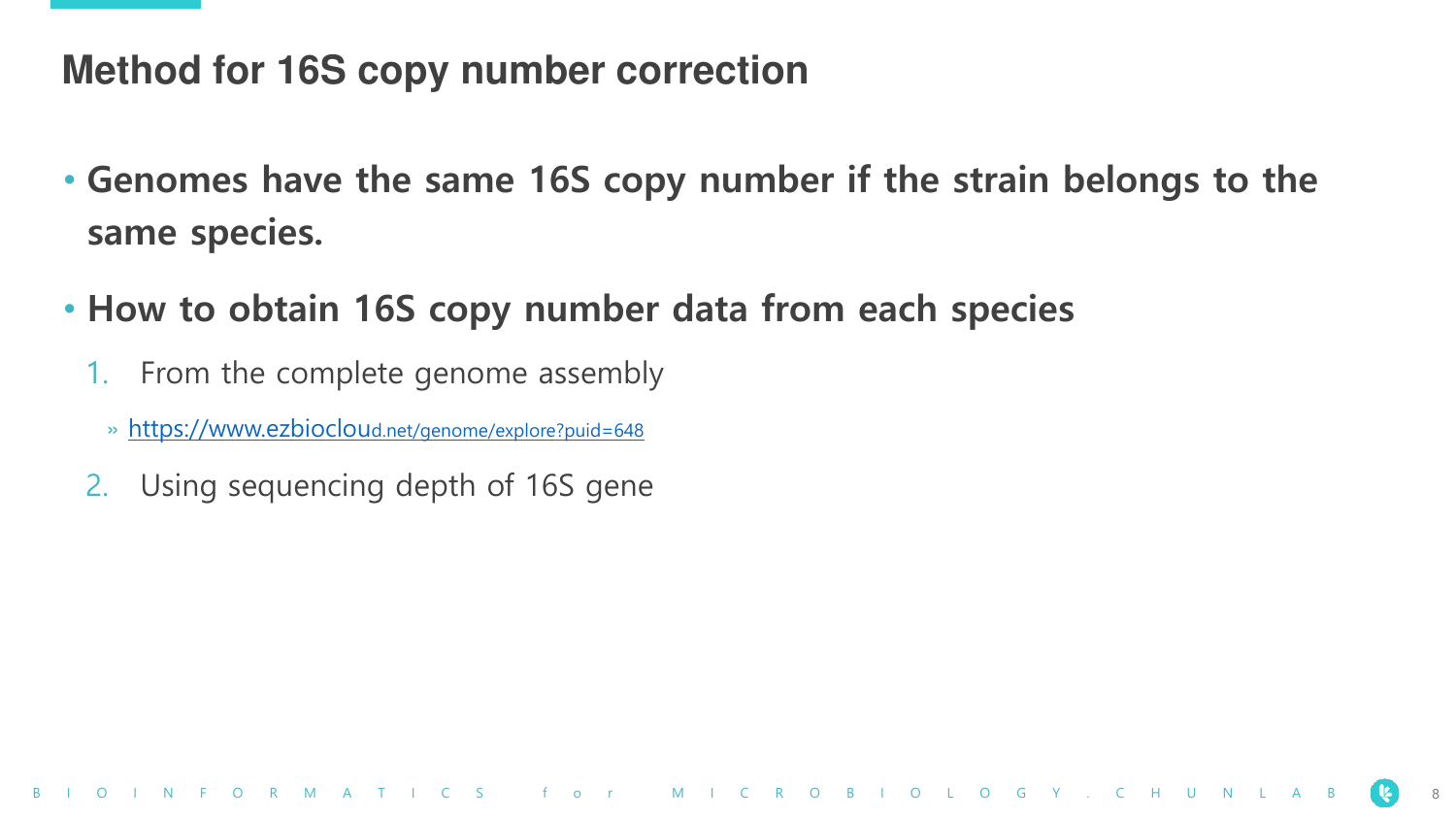## **Obtaining 16S copy number from Illumina raw data**



 $16S$  gene copy number  $=$ Sequencing depth of 16S rRNA gene Sequencing depth of whole genome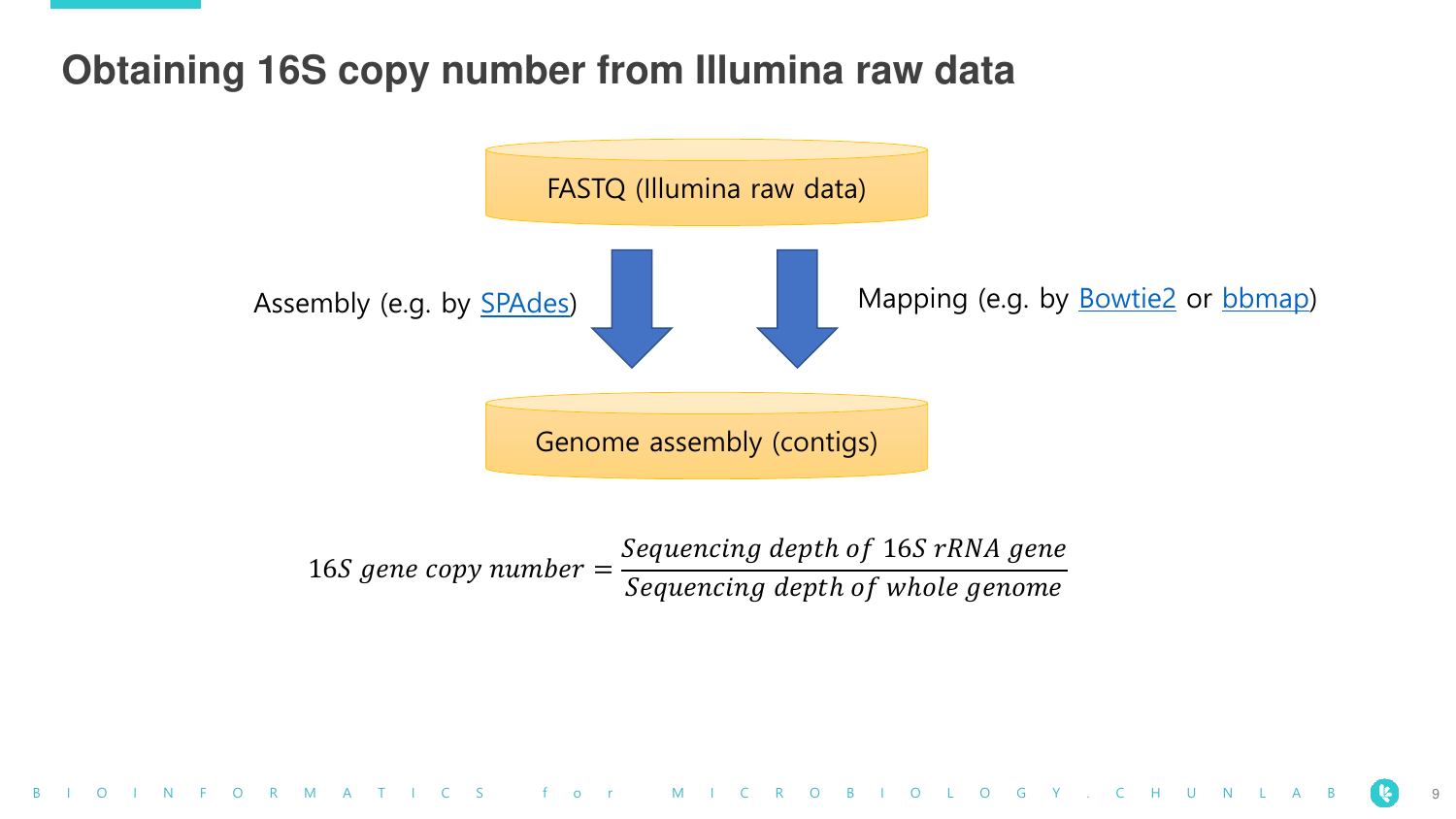## **Method for 16S copy number correction**

• **Same copy number if the strain belongs to the same species.**

# • **Getting copy number data from each species**

- 1. From the complete genome assembly
	- » [https://www.ezbioclou](https://www.ezbiocloud.net/genome/explore?puid=648)d.net/genome/explore?puid=648
- 2. Using sequencing depth of 16S gene
- 3. By predicting missing data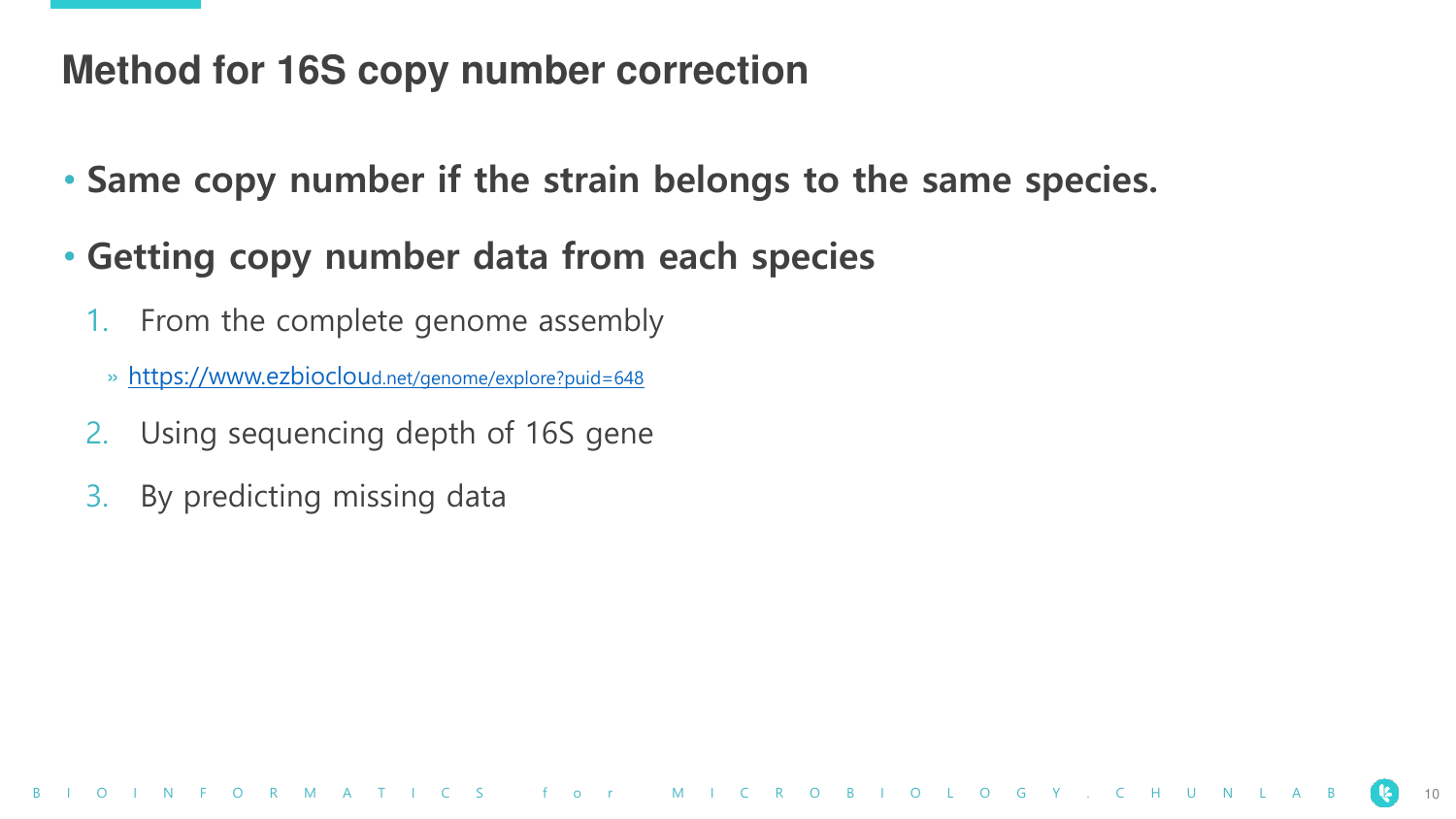### **Predicting 16S copy numbers for missing data in the taxonomic tree**



Calculated by **Ancestral State Reconstruction (ASR)** software in the PICRUSt package (Nat. Biotech. 31, 814–821; 2013)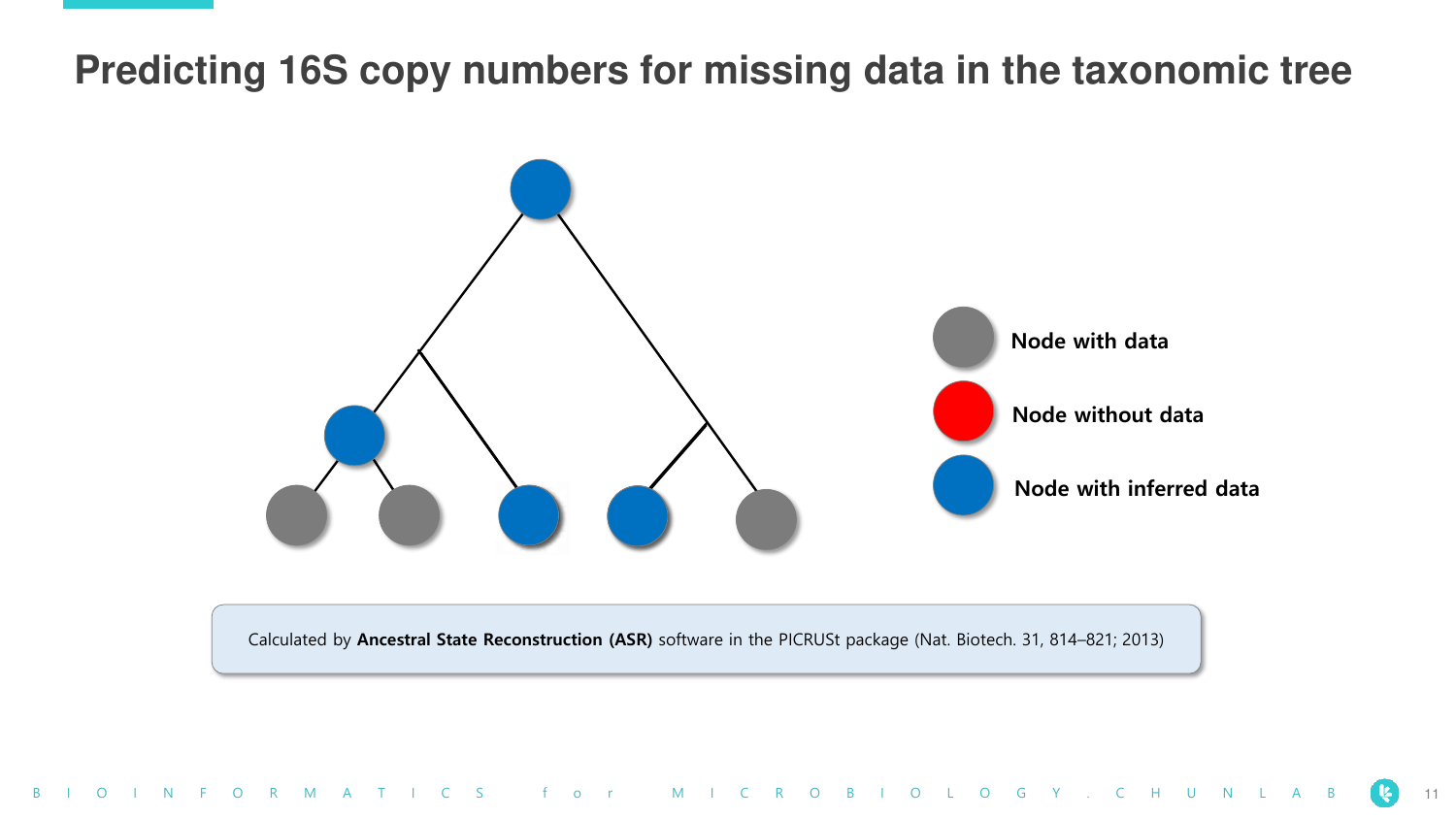### Compositional vs. Corrected vs. Quantitative Nature. 2017 Nov 23;551(7681):507-511.



### LETTER

doi:10.1038/nature24460

#### Quantitative microbiome profiling links gut community variation to microbial load

Doris Vandeputte<sup>1,2,3\*</sup>, Gunter Kathagen<sup>1,2\*</sup>, Kevin D'hoe<sup>1,2,3\*</sup>, Sara Vieira-Silva<sup>1,2\*</sup>, Mireia Valles-Colomer<sup>1,2</sup>, João Sabino<sup>4</sup>, Jun Wang<sup>1,2</sup>, Raul Y. Tito<sup>1,2,3</sup>, Lindsey De Commer<sup>1</sup>, Youssef Darzi<sup>1,2</sup>, Séverine Vermeire<sup>4</sup>, Gwen Falony<sup>1,2</sup>§ & Jeroen Raes<sup>1,2</sup>§

Figure 4 | Quantitative microbiome alterations in Crohn's disease. Microbiota alterations in a cohort of patients with Crohn's disease, using a relative or quantitative microbiome profiling approach. a, Differences in

microbial load (cells per gram of faeces, log-transformed y axis) between healthy controls (Control,  $n = 66$ ) and patients with Crohn's disease (CD,  $n = 29$ ). Wilcoxon rank-sum test, \*\*\* $P < 0.001$ . b, Example of discordant genera when microbiota alterations in samples from patients with Crohn's disease are assessed using RMP or QMP (log-transformed y axis): Bacteroides is significantly increased in Crohn's disease patients using RMP, but the signal is lost using QMP. Conversely, Prevotella is detected as decreased in patients with Crohn's disease only when using QMP. The body of the box plot represents the first and third quartiles of the distribution and the median line. The whiskers extend from the quartiles to the last data point within  $1.5\times$  interquartile range, with outliers beyond. Kruskal-Wallis test, \*\*\*FDR < 0.001, \*\*FDR < 0.01.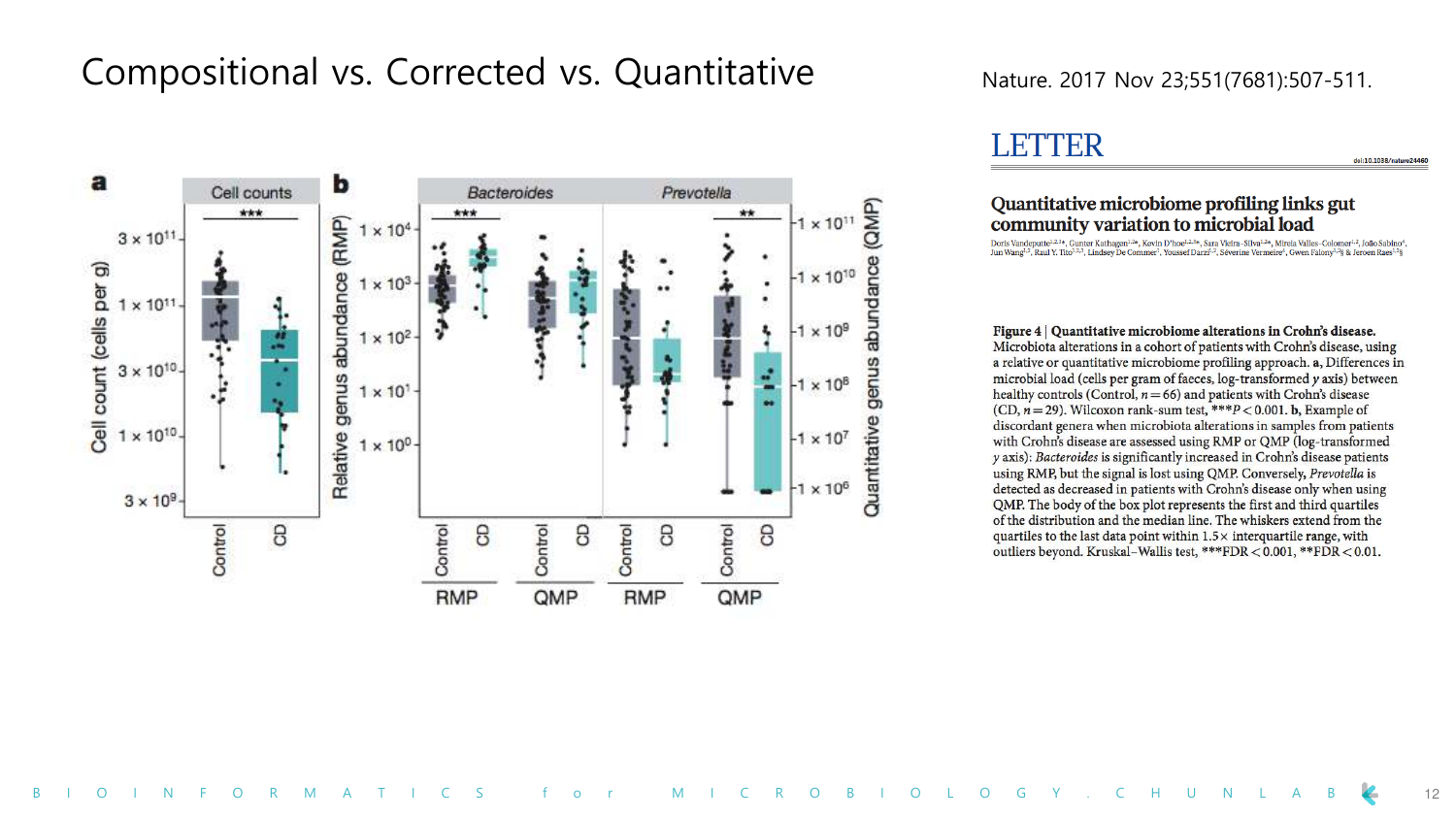#### **Incorporating 16S Gene Copy Number Information Improves Estimates of Microbial Diversity and** Abundance

#### Steven W. Kembel<sup>1¤\*</sup>, Martin Wu<sup>2</sup>, Jonathan A. Eisen<sup>3,4,5</sup>, Jessica L. Green<sup>1,6</sup>

1 Institute of Ecology & Evolution, University of Oregon, Eugene, Oregon, United States of America, 2 Department of Biology, University of Virginia, Charlottesville, Virginia, United States of America. 3 UC Davis Genome Center. University of California Davis. Davis. California. United States of America. 4 Department of Evolution and Ecology. College of Biological Sciences, University of California Davis, Davis, California, United States of America, 5 Department of Medical Microbiology and Immunology, School of Medicine, University of California Davis, Davis, California, United States of America, 6 Santa Fe Institute, Santa Fe, New Mexico, United States of America

#### **Abstract**

The abundance of different SSU rRNA ("16S") gene sequences in environmental samples is widely used in studies of microbial ecology as a measure of microbial community structure and diversity. However, the genomic copy number of the 16S gene varies greatly - from one in many species to up to 15 in some bacteria and to hundreds in some microbial eukaryotes. As a result of this variation the relative abundance of 16S genes in environmental samples can be attributed both to variation in the relative abundance of different organisms, and to variation in genomic 16S copy number among those organisms. Despite this fact, many studies assume that the abundance of 16S gene sequences is a surrogate measure of the relative abundance of the organisms containing those sequences. Here we present a method that uses data on sequences and genomic copy number of 16S genes along with phylogenetic placement and ancestral state estimation to estimate organismal abundances from environmental DNA sequence data. We use theory and simulations to demonstrate that 16S genomic copy number can be accurately estimated from the short reads typically obtained from high-throughput environmental sequencing of the 16S gene, and that organismal abundances in microbial communities are more strongly correlated with estimated abundances obtained from our method than with gene abundances. We re-analyze several published empirical data sets and demonstrate that the use of gene abundance versus estimated organismal abundance can lead to different inferences about community diversity and structure and the identity of the dominant taxa in microbial communities. Our approach will allow microbial ecologists to make more accurate inferences about microbial diversity and abundance based on 16S sequence data.

Citation: Kembel SW, Wu M, Eisen JA, Green JL (2012) Incorporating 16S Gene Copy Number Information Improves Estimates of Microbial Diversity and Abundance. PLoS Comput Biol 8(10): e1002743. doi:10.1371/journal.pcbi.1002743

Editor: Christian von Mering, University of Zurich and Swiss Institute of Bioinformatics, Switzerland

Received April 25, 2012; Accepted August 31, 2012; Published October 25, 2012

Copyright: @ 2012 Kembel et al. This is an open-access article distributed under the terms of the Creative Commons Attribution License, which permits unrestricted use, distribution, and reproduction in any medium, provided the original author and source are credited.

Funding: This research was supported by grant #1660 from the Gordon and Betty Moore Foundation. The funders had no role in study design, data collection and analysis, decision to publish, or preparation of the manuscript.

Competing Interests: The authors have declared that no competing interests exist.

\* E-mail: kembel.steven\_w@ugam.ca

¤ Current address: Départment des sciences biologiques, Université du Québec à Montréal, Montreal, Quebec, Canada.

#### <https://www.ncbi.nlm.nih.gov/pmc/articles/PMC3486904/>

Louca et al. Microbiome (2018) 6:41 https://doi.org/10.1186/s40168-018-0420-9

#### Microbiome

#### **SHORT REPORT**



#### CrossMark Correcting for 16S rRNA gene copy numbers in microbiome surveys remains an unsolved problem

Stilianos Louca<sup>1,2\*</sup> . Michael Doebeli<sup>1,2,3</sup> and Laura Wegener Parfrey<sup>1,2,4</sup>

"We recommend against correcting for 16S GCNs in microbiome surveys by default, unless OTUs are sufficiently closely related to sequenced genomes or unless a need for true OTU proportions warrants the additional noise introduced, so that community profiles remain interpretable and comparable between studies."

<https://www.ncbi.nlm.nih.gov/pmc/articles/PMC5828423/>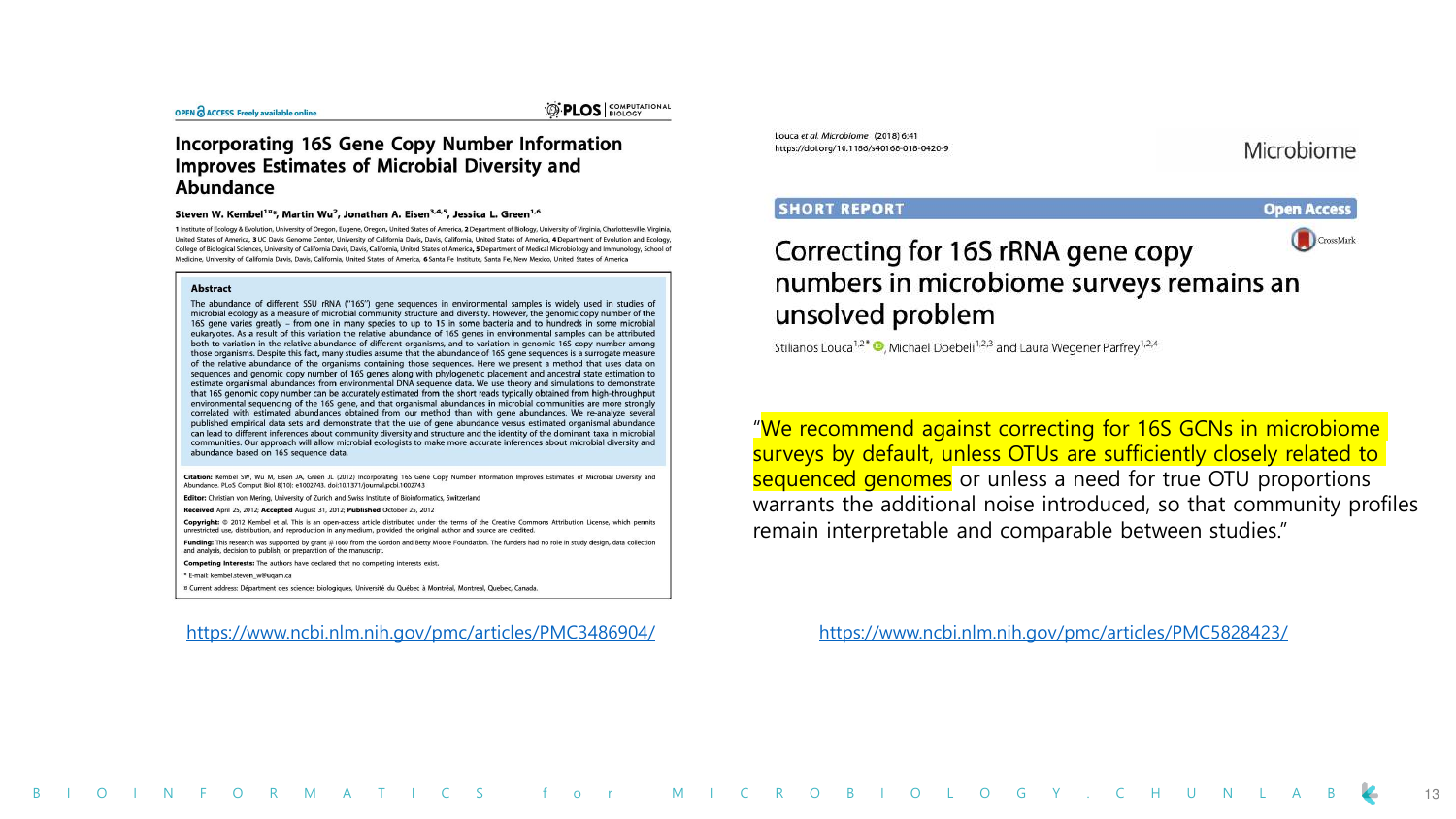## **Genome database for predictions from 16S microbiome profiling**

|                                                                  | <b>EzBioCloud</b><br>(As of 2018) | <b>PICRUSt</b> | tax4fun |
|------------------------------------------------------------------|-----------------------------------|----------------|---------|
| No. of KEGG orthologs included                                   | 16,044                            | 6,885          | 6,977   |
| No. of genomes that were used for<br>predicting KEGG orthologs   | 10,462                            | 2,590          | 1,943   |
| No. of genomes that were used for<br>predicting 16S copy numbers | 3,188                             | 1,434          | 1,943   |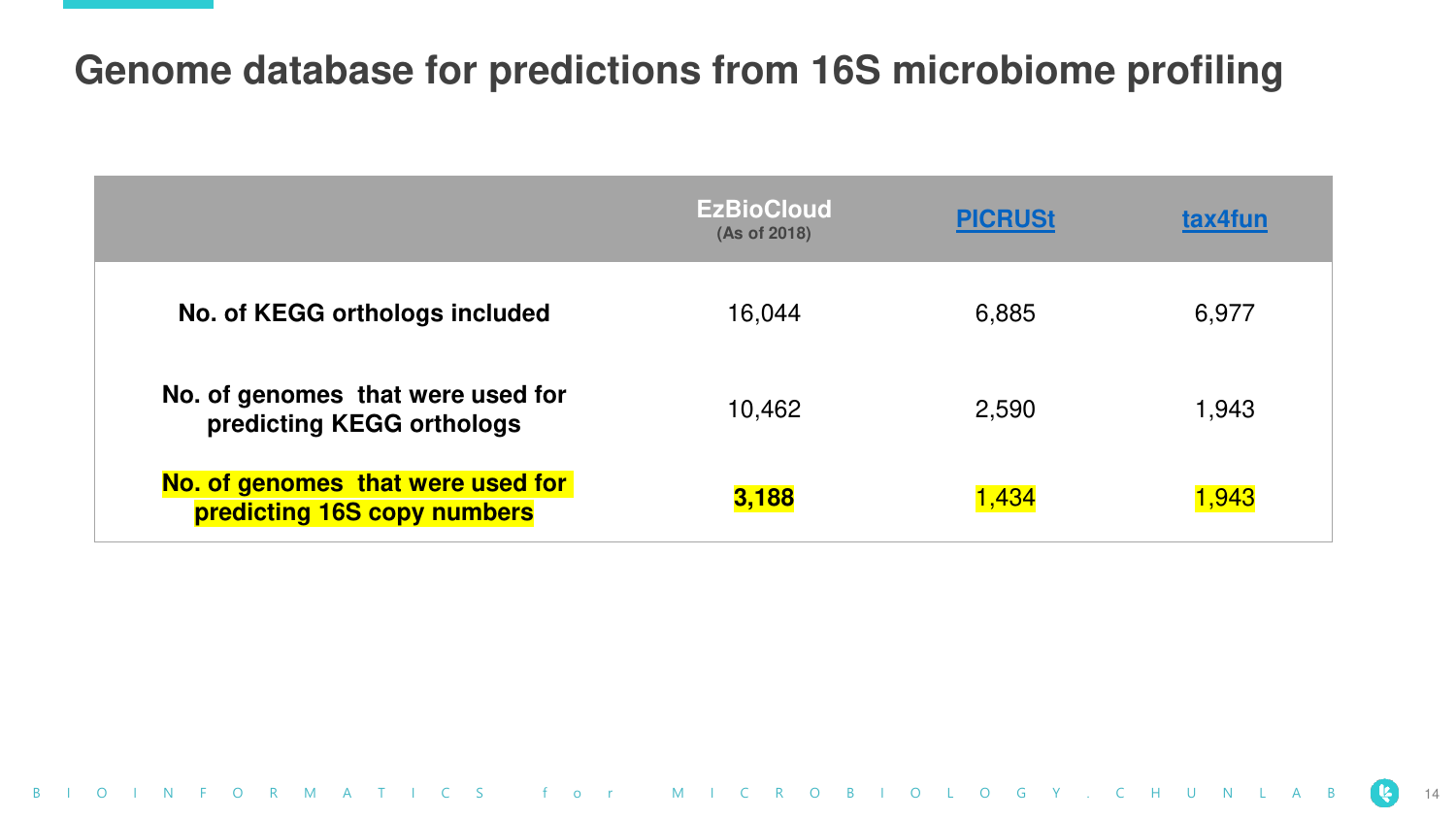# **We will do both using the EzBioCloud!**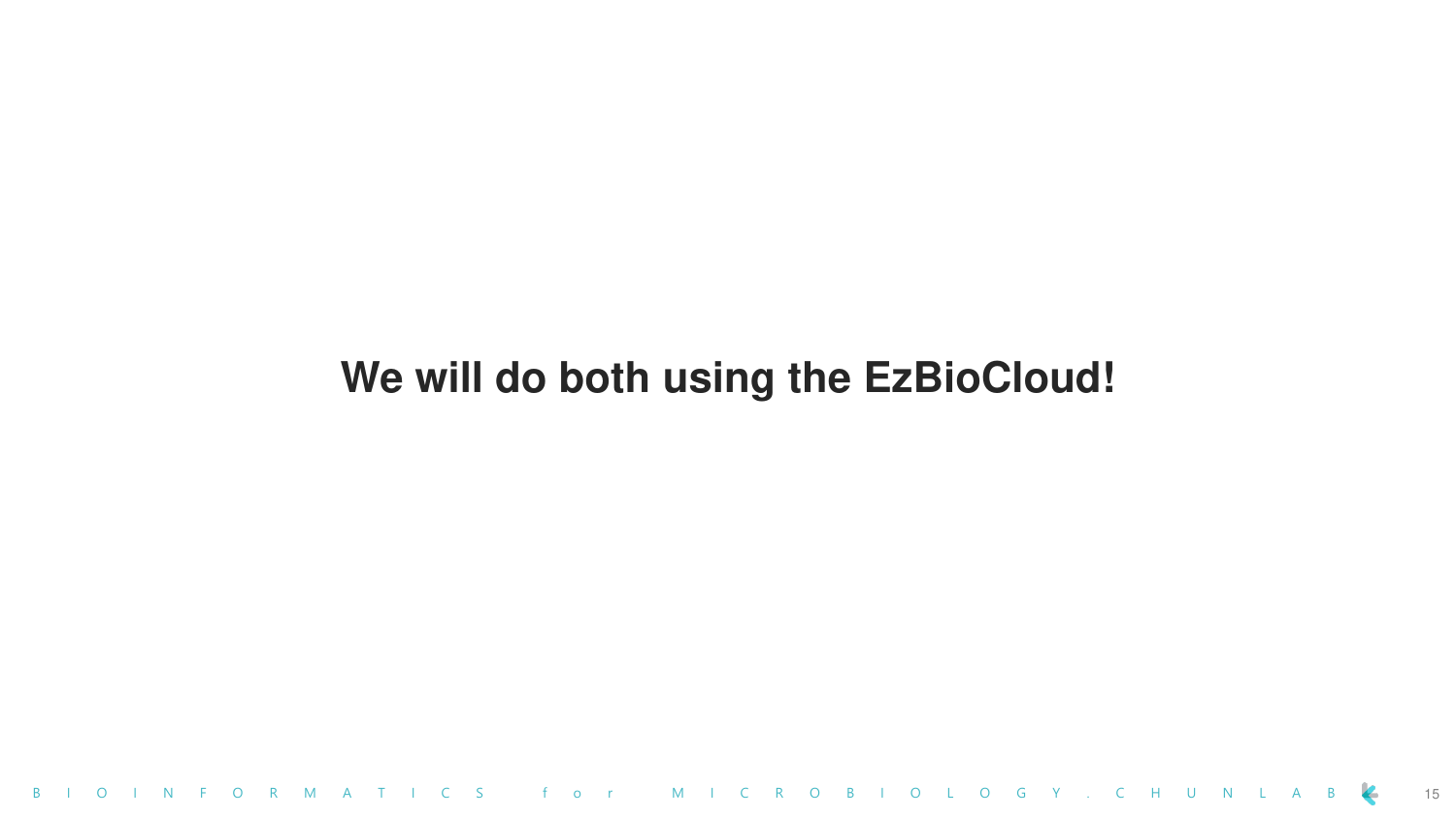### **Simulated dataset**

| Set 1 | 3 copies<br>Akkermansia muciniphila<br><b>6 copies</b><br><b>Bacteroides fragilis</b> | 200 reads<br>200 reads |
|-------|---------------------------------------------------------------------------------------|------------------------|
| Set 2 | 1 copies<br><b>Mycobacterium tuberculosis</b><br><b>7 copies</b><br>Escherichia coli  | 200 reads<br>200 reads |

<https://www.ezbiocloud.net/>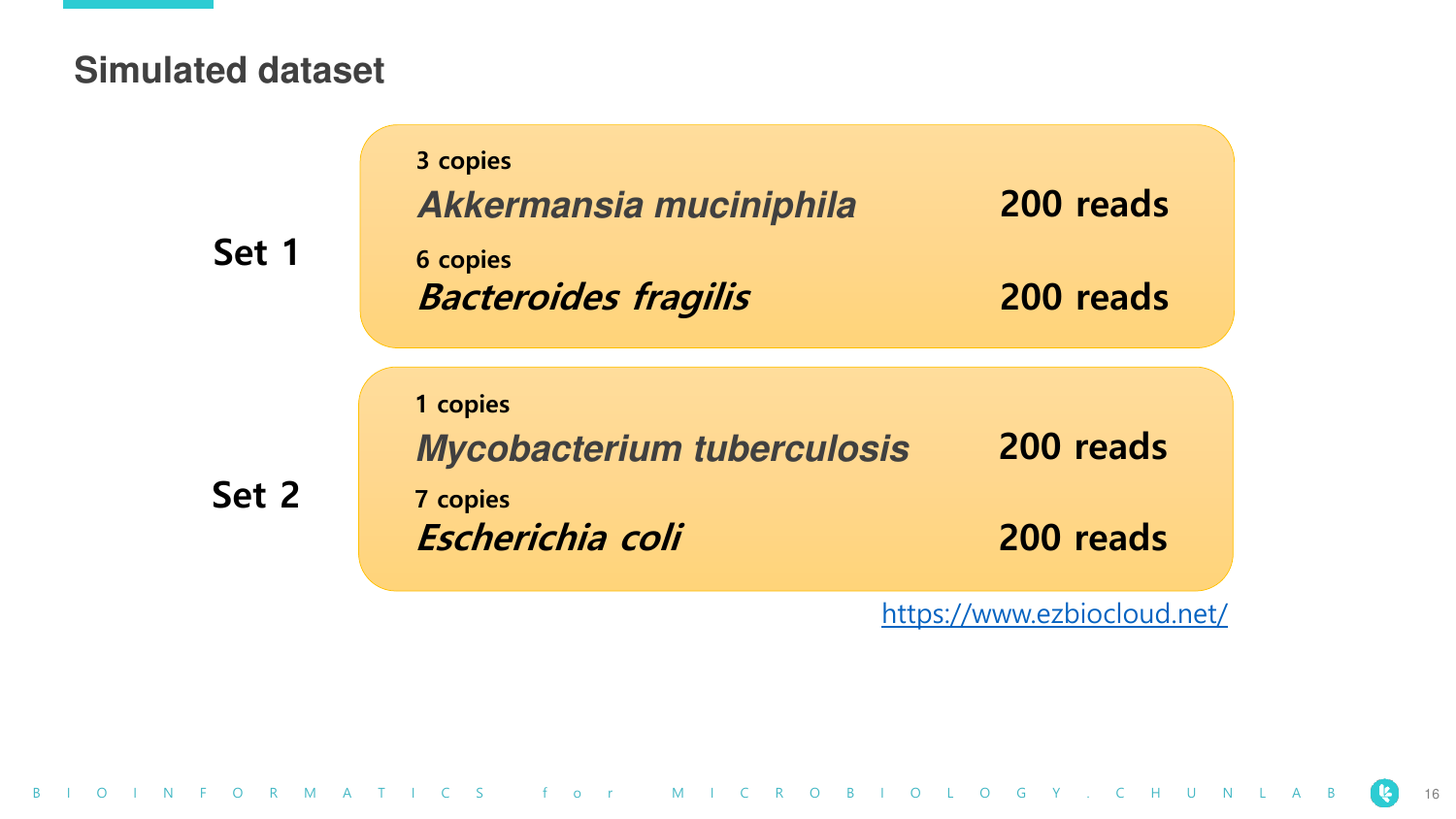

#### **RESEARCH ARTICLE**

**Open Access** 

### Profiling bacterial community in upper respiratory tracts

Hana Yi<sup>1,2,3</sup>, Dongeun Yong<sup>4</sup>, Kyungwon Lee<sup>4</sup>, Yong-Joon Cho<sup>5</sup> and Jongsik Chun<sup>5,6\*</sup>

#### **Abstract**

Background: Infection by pathogenic viruses results in rapid epithelial damage and significantly impacts on the condition of the upper respiratory tract, thus the effects of viral infection may induce changes in microbiota. Thus, we aimed to define the healthy microbiota and the viral pathogen-affected microbiota in the upper respiratory tract. In addition, any association between the type of viral agent and the resultant microbiota profile was assessed.

Methods: We analyzed the upper respiratory tract bacterial content of 57 healthy asymptomatic people (17 health-care workers and 40 community people) and 59 patients acutely infected with influenza, parainfluenza, rhino, respiratory syncytial, corona, adeno, or metapneumo viruses using culture-independent pyrosequencing.

Results: The healthy subjects harbored primarily Streptococcus, whereas the patients showed an enrichment of Haemophilus or Moraxella. Quantifying the similarities between bacterial populations by using Fast UniFrac analysis indicated that bacterial profiles were apparently divisible into 6 oropharyngeal types in the tested subjects. The oropharyngeal types were not associated with the type of viruses, but were rather linked to the age of the subjects. Moraxella nonliquefaciens exhibited unprecedentedly high abundance in young subjects aged <6 years. The genome of M. nonliquefaciens was found to encode various proteins that may play roles in pathogenesis.

Conclusions: This study identified 6 oropharyngeal microbiome types. No virus-specific bacterial profile was discovered, but comparative analysis of healthy adults and patients identified a bacterium specific to young patients, M. nonliquefaciens.

Keywords: Microbiome, Respiratory tract, Moraxella, Influenza, Oropharynx, Healthcare staff

This dataset is provided as a tutorial set at <https://www.ezbiocloud.net/contents/16smtp> (Detailed document at <https://help.ezbiocloud.net/tutorial-mtp-respiratory-tract/> )